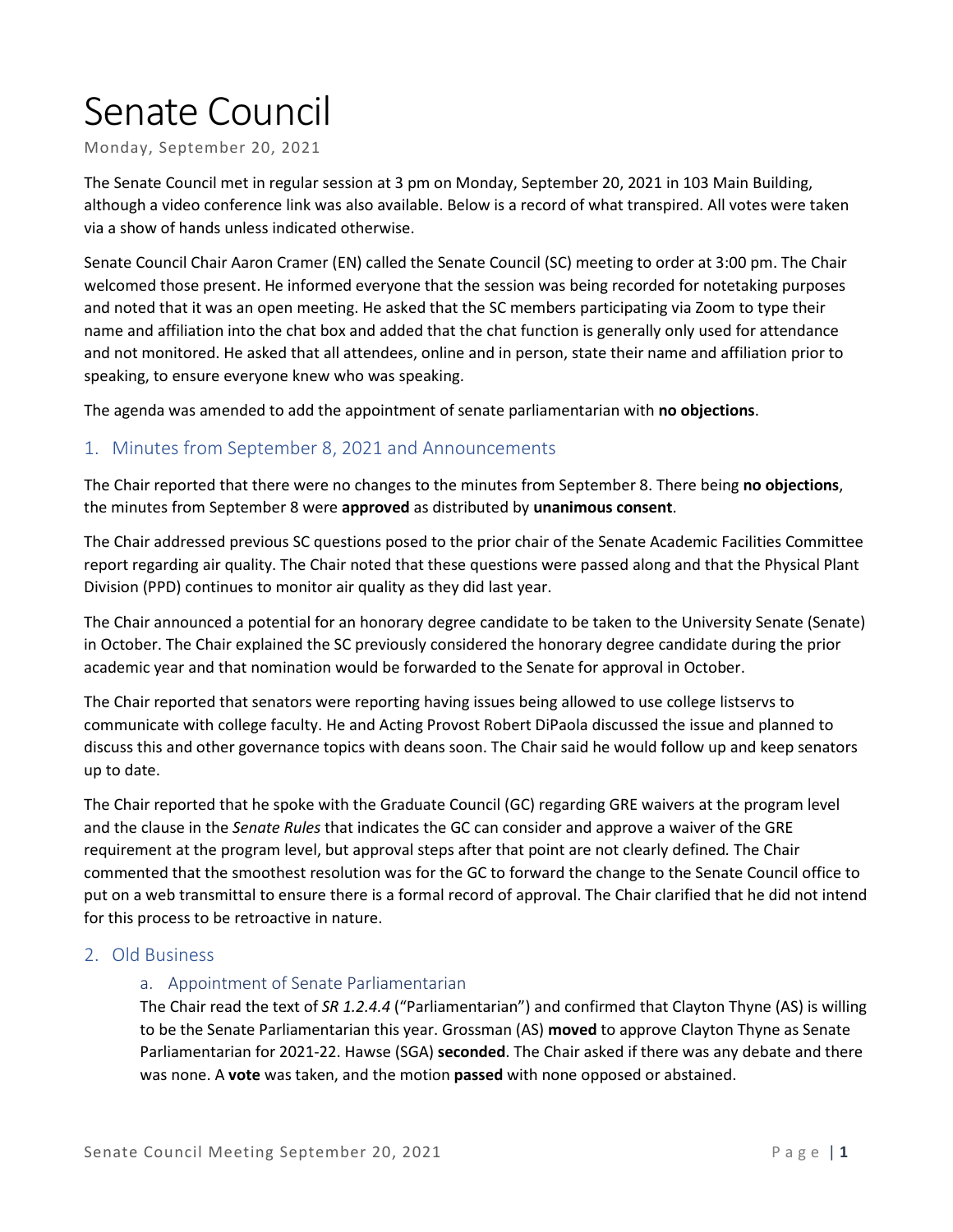# 3. Proposed Changes to *Administrative Regulations 1:5* ("Policy on Reporting Substantive Change to the Southern Association of Colleges and School Commission on Colleges (SACSCOC)")

The Chair introduced the proposed changes to *Administrative Regulations 1:5* ("Policy on Reporting Substantive Change to the Southern Association of Colleges and School Commission on Colleges (SACSCOC)") to SC members. The Chair explained the process by which regulations change, including feedback from affected stakeholders, and commented on the opportunity for SC members to provide feedback with the Senate as an affected stakeholder.

The Chair invited Katherine McCormick (associate vice president for student excellence and engagement and acting associate provost for planning and assessment), Marcy Deaton (senior associate general counsel), and RaeAnne Pearson (planning and accreditation coordinator) to discuss the proposed changes.

McCormick explained the requirement for writing standards in order to demonstrate compliance with the SACSCOC for continued reaccreditation. She expressed the importance of ensuring that regulations were compliant with the SACSCOC. McCormick commented on the scope of activity required UK to demonstrate compliance in many areas and invited assistance from those willing to help.

The Chair asked if there were any questions. SC members discussed specifics like a teach-out plan, definitions, and other SACSOC policies with McCormick, Deaton, and Pearson. Deaton echoed McCormick's comment about the amount of work required for the reaccreditation. With Deaton's concurrence, the Chair said he would communicate the proposed changes to Senate members, ask them to provide comments, and respond to Deaton with any collected feedback.

## 4. Fully Online Delivery Form

The Chair described the relationship between the Fully Online Delivery Form and the Senate's involvement in the approval process for University programs. The Chair asked if there were any questions. SC members focused on the lack of a formal definition for a "fully online academic program," details about the workflow, and when the form should go into effect. It was noted that a newly proposed program to be fully online would be submitted to the Senate's Academic Programs Committee (SAPC); an existing program adding a fully online modality will be considered a "significant change." Collet (HS) **moved** to approve the use of the Fully Online Delivery Form. Hawse (SGA) **seconded**.

SC members agreed to an effective date of October 1 for requiring proposers to use the form, meaning any proposal leaving the college after October 1 will be obligated to use the new process. Existing programs already listed as fully online in SAP will not need to comply with the new requirements, although those programs should be able to confirm that they are complying with the new requirements.

When there was no further debate, a **vote** was taken, and the motion **passed** with none opposed or abstained.

The Chair suggested asking the Senate Committee on Distance Learning and eLearning (SCDLeL) make a recommendation for formal definition to be used in the *Senate Rules.* SC members agreed, noting that the existing definition from the Integrated Postsecondary Education Data System (IPEDS) may not fully encompass a definition that would be functional for the Senate. McCormick suggested it would be ideal to align UK's definition with that of IPEDS (Integrated Postsecondary Education Data System), which would also simplify reporting to SACSCOC. Brown (AG) agreed to take the item to the SCDLeL, as well as work with McCormick before bringing a final recommendation to the SC.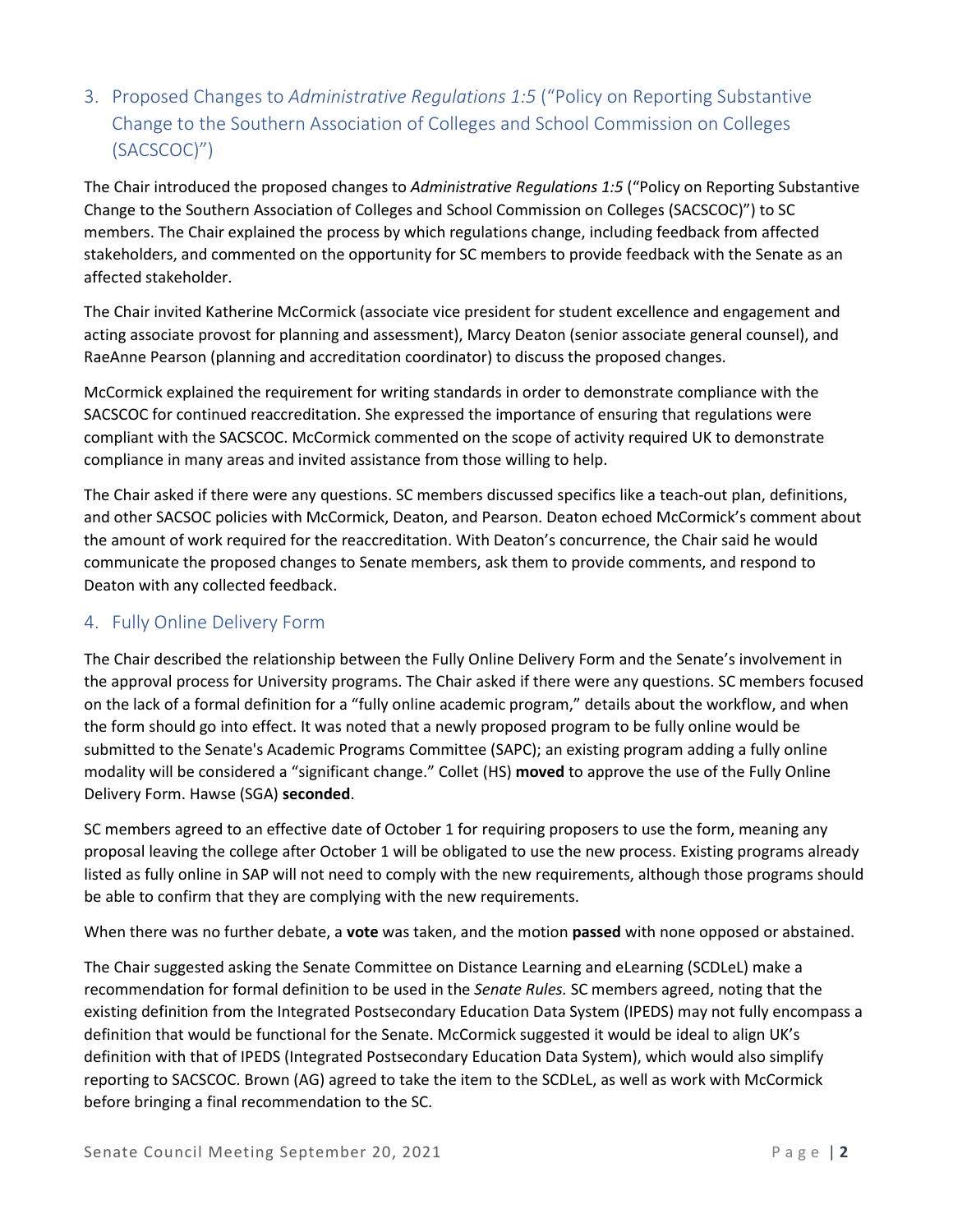## 5. Courses without Faculty Oversight

The Chair presented course prefixes not housed in an academic unit to SC members, noting there may be other prefixes not included in the list. The Chair explained *Governing Regulation VII* requires that educational units deliver instruction, research, and service, noting that faculty of said educational units have primary responsibility for the development of policies on such matters like academic requirements, curricula, and course offerings. The Chair also noted that this responsibility is a requirement of SACSCOC Standard 10.4 (Academic Governance):

*The institution (a) publishes and implements policies on the authority of faculty in academic and governance matters, (b) demonstrates that educational programs for which academic credit is awarded are approved consistent with institutional policy, and (c) places primary responsibility for the content, quality, and effectiveness of the curriculum with its faculty. (Academic governance)*

The Chair remarked that, with upcoming reaffirmations, the timing was appropriate for the Senate to determine how they would approach the issue. The Chair explained that he had raised the issue with various senior administrators throughout the last academic year, including a substantial conversation between the former Provost, the Chair, and the Senate Rules and Elections Committee (SREC) last spring.

SC members and guests engaged in an extensive discussion about courses without faculty oversight. SC members did not express concern regarding the current content or delivery of the courses, but rather focused on mechanisms to ensure appropriate oversight. The following are some of the specific topics discussed as they pertained to faculty oversight:

- Non-credit bearing courses used for bookkeeping purposes
- All courses requiring Senate oversight, although Senate has delegated oversight for non-credit bearing coursework to the college faculty
- Senate has oversight of all courses listed on a transcript
- Ensuring UK's existing rules are followed for accreditation
- The formation of an ad hoc committee to suggest solutions for these courses

During discussion, Blonder (ME, trustee) **moved** to create an ad hoc committee to review the issue and offer recommendations to SC for further action. Collett (HS) **seconded**. Members Collett (HS), Oltmann (CI), Vincent (BE), Hawse (SGA) and Jones (emeritus faculty) agreed to serve on the committee. Collett agreed to serve as committee chair and said she would present recommendations from the committee by the end of October. A **vote** was taken, and the motion **passed** with none opposed or abstained.

#### 6. Senate Meeting Considerations

The Chair led SC members in a discussion of requests from senators to distribute the Senate meeting PowerPoint presentations and recordings. The Chair clarified that Senate meeting minutes would still be publicly distributed; because SC members had previously agreed not to offer these files publicly, the Chair asked for SC members to confirm that sentiment. It was clarified that these materials would always be made available in the event of an open records request. Some SC members noted that having access to Senate meeting PowerPoint presentations would be beneficial when disseminating reports to their respective colleges, while others noted concerns for material being taken out of context. Vincent (BE) noted that some topics included in Senate meeting presentations, such as honorary degrees, were not intended to be publicly shared. SC members agreed it was best to not distribute presentations for this reason. Vincent (BE) commented on the potential risk of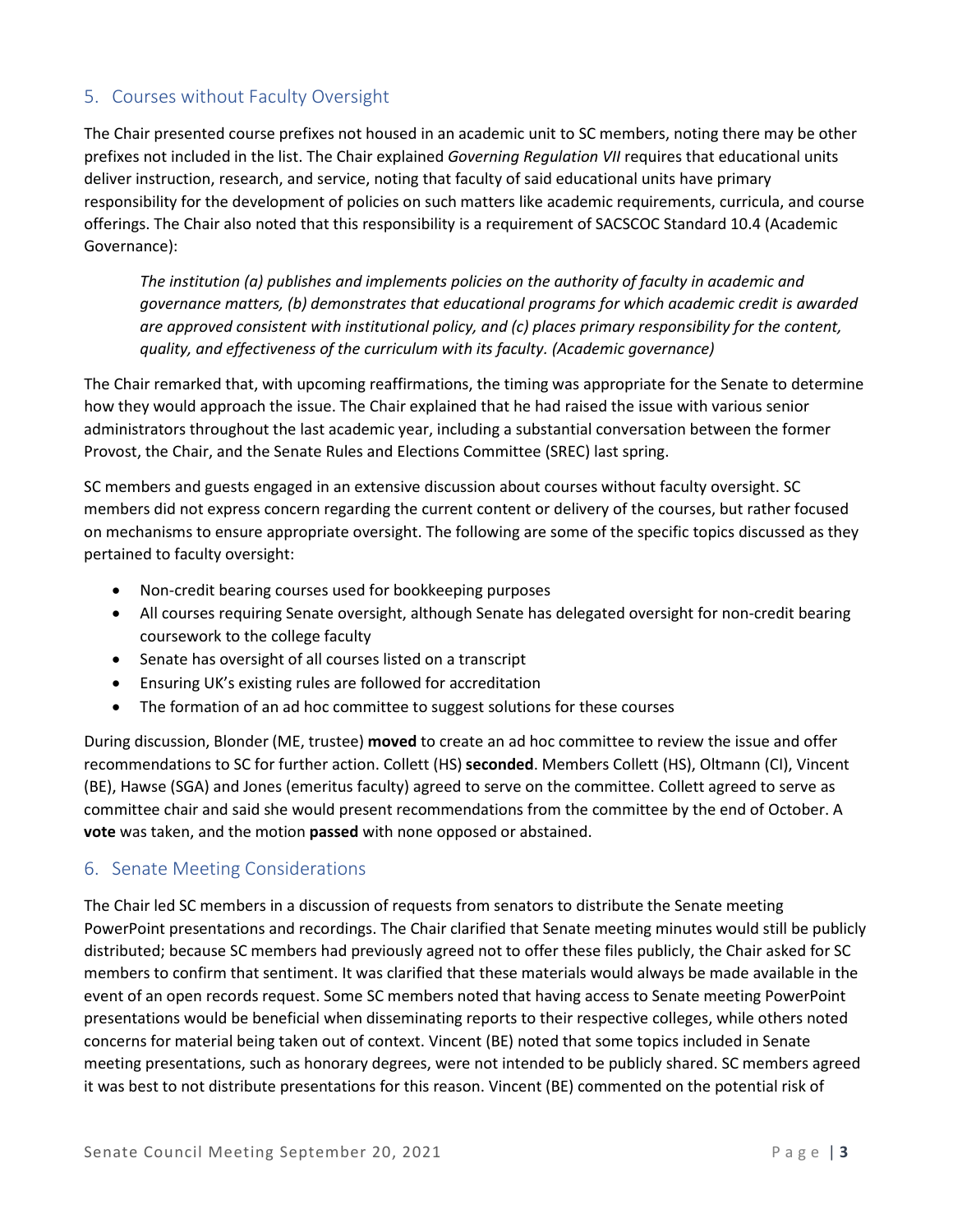distributing a recording. Hawse (SGA) responded there was already a transcript of the Senate meetings available, negating the need for a recording.

The Chair then asked SC members to discuss voting in Senate meetings. The public nature of voting in Senate meetings with Zoom via the "raise hand" feature was discussed. In previous Senate meetings that were held inperson, the use of Turning Point ResponseCard technology ("clickers") allowed for some privacy for Senate members during votes. It was clarified that specific votes made by individual Senate members using clickers were available in the event of an open records request. Jones (ME) remarked that prior to using clickers, Senate members visibly raised hands in Senate meetings.

Jones also requested that the Chair announce the total vote numbers after a vote in Zoom, as attendees were unable to see the results via the "raise hand" feature in the way that panelists (voting members) can. The Chair remarked that the SC office had been searching for a better voting function to use when voting, for both inperson and Zoom meetings. There was a general sentiment that SC members needed more information about open meetings laws and voting before making any formal recommendation.

# 7. Senate Meeting Roundtable (Time Permitting)

The Chair opened the floor for a Senate meeting roundtable for SC members to discuss the most recent Senate meeting. Multiple SC members commented that the Chair ran the meeting well; discussions during the Senate meeting were insightful and respectful and included many voices. The following topics were also discussed:

- The possibility for text being voted on to be displayed within the Senate meeting PowerPoint presentation
- The use of the chat function can be helpful when sharing a URL or wordsmithing a motion, but there were also concerns expressed that attendees may not realize that chats are viewable by all attendees, including media outlet representatives
- It was helpful for the Chair to emphasize that if someone had already spoken, the Chair would wait to call on them until others had the opportunity to speak.
- The order of agenda items, particularly items of interest that media outlet representatives would be interested in reporting on prior to a 5 pm deadline
- The possibility of someone monitoring the chat function, to allow for more engagement if someone is more comfortable writing than speaking
- Favorable comments about Senate meetings occurring via Zoom that allow for increased attendance

## 8. Items from the Floor (Time Permitting)

The Chair invited items from the floor. Vincent (BE) commented on the change that University Health Services (UHS) made to their documentation process regarding student excused absences. She remarked that UHS used to send an email to instructors, but the implementation of a new medical record system no longer generated this communication. Kirsten Turner (vice president of student success) commented some students were having issues scheduling appointments through the new system. Turner noted Corrinne Williams (acting associate vice president of student wellbeing) was working with students and UHS on the issue. The Chair suggested having a representative of UHS present to SC the issue of documentation processes for instructors.

The meeting was adjourned at 4:47 PM with no objections.

Respectfully submitted by Aaron Cramer, Senate Council Chair